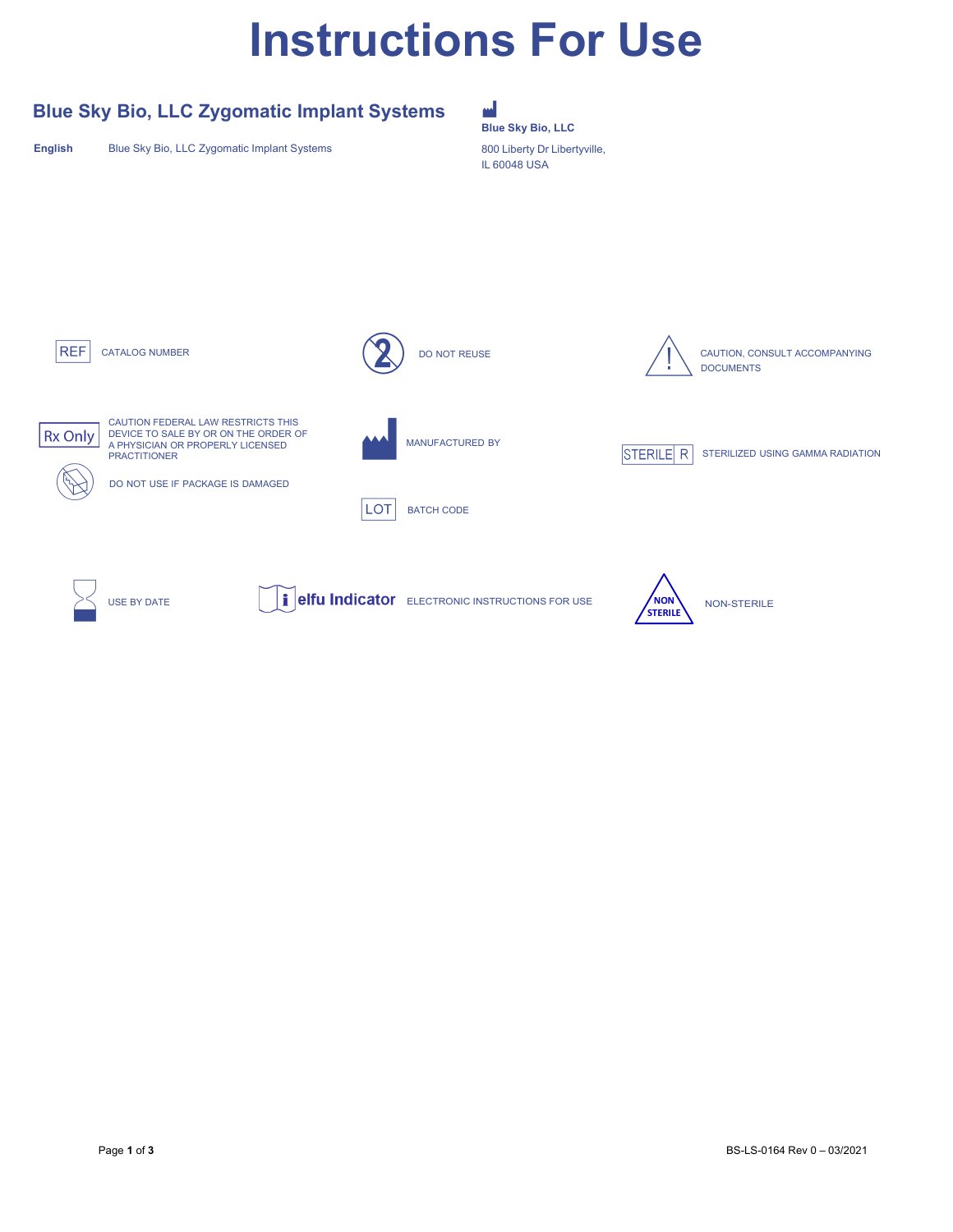# English Blue Sky Bio Zygomatic Implant Systems Instructions for Use

#### Indications

Blue Sky Bio Zygomatic Implant System is indicated for surgical installation in the zygoma region, in cases of severe jaw resorption, in order to restore patient esthetics and chewing function. Blue Sky Bio zygomatic implants are recommended for the posterior (pre-molar/molar) region, one implant on each side, with at least two standard dental implants in the anterior region to support a fixed restoration. Blue Sky Bio zygomatic implants may be loaded immediately when good primary stability is achieved and with appropriate occlusal loading.

#### Contraindications

Implants should not be placed anytime when there are general contraindications associated with elective oral surgery.

Absolute and relative contraindications include but are not limited to: cardiac and vascular disease, bleeding disorders, psychological disorders, uncontrolled diabetes mellitus, mineral, bone, or connective tissue disorders, renal disease, hepatic disease, auto-immune disorders, decreased immune function due to disease or medications, infectious disorders, and adverse conditions caused by medications. Further relative contraindications include poor oral hygiene, bruxism, malnutrition, alcoholism, tobacco usage, and history of radiation therapy.

In addition, the patient needs an adequate volume of residual bone for the placement of implants of sufficient size and number to support the anticipated functional loads to which the patientwill subject these implants.

#### Warning

Implants should be placed and restored only by practitioners who are licensed and trained to perform these procedures. Adequate preoperative studies should be performed to examine the anatomic structures and to assess the biomechanical, functional, and esthetic requirements of each case. Radiographs or other diagnostic reviews should be performed to determine position and topography of the maxillary sinus, nasal cavities, inferior alveolar nerve, mental foramen, natural tooth positions and other anatomical features that may affect implant placement or prognosis. Consultation between the surgeon, restorative dentist, and dental laboratory is essential for success. Risks of implant placement and restoration include, but are not limited to: infection, implant failure, loss of bone and soft tissue, unfavorable aesthetic result, anesthesia, dysesthesia and paresthesia in the oral and facial areas, sinus infection, dislodgement of implants and instruments in the surrounding structures, damage to adjacent teeth, non-restorable implants, fracture of implants or restorative components, and loosening of implants or restorative components.

Each implant system has unique measuring characteristics to allow full seating of the implant to the desired depth. In some instances, drill length reference lines measure longer than the stated length of the implant. It is recommended that the implant surgeon be thoroughly familiar with the specific measurement system being utilized and provide a suitable safety margin adjacent toany teeth and vital structures. Failure to recognize the difference between the actual length of thedrill and radiographic measurements can result in permanent injury to the nerves or other vital structures by drilling beyond the depth intended, potentially resulting in permanent numbness to the lower lip and chin or other injuries.

Each implant system has specific design characteristics for mating implants, abutments, prosthetic components, and instrumentation. Combining instruments and components that are not configured or dimensioned for correct mating can lead to mechanical failure of components, damage to tissue, or unsatisfactory aesthetic results.

One-hundred percent success cannot be guaranteed. Lack of adequate quantity and/or quality of remaining bone, infection, inadequate surgical technique, poor patient oral hygiene, and generalized disease are some potential causes for failure of osseointegration, both immediately after surgery or after osseointegration is initially achieved. Pre-operative hard tissue or softtissue deficits may yield a compromised aesthetic result or unfavorable implant angulation. With respect to children, routine treatment is not recommended until completion of alveolar growth has been verified.

## Precaution - MRI Safety Information

The Blue Sky Bio Zygomatic Implant System has not been evaluated for safety and compatibility in the MR environment. It has not been tested for heating, migration, or image artifact in the MR environment. The safety of the Blue Sky Bio Zygomatic Implant System in the MR environment is unknown. Scanning a patient who has this device may result in patient injury.

## Procedural Precautions, Surgery

All efforts must be made to minimize damage to the host tissue. In particular, special attention must be paid to thermal and surgical trauma and to the elimination of contaminants and sources of infection. The surgical procedure requires a high degree of precision and care. Any divergence from the principle of least possible trauma at implant installation increases the risk of failure to establish osseointegration. All drilling procedures should be performed at maximum 1000-2000 RPM with copious irrigation. The use of sharp drills, sufficient irrigation, an in-and-out drilling motion, short cutting cycles, waiting for the bone to cool, and use of pilot drills in successively increasing sizes are essential. Please refer to our web site for the specific sequence of drills for each implant type and size. Special care should be taken to avoid over or under preparation of the osteotomy. Implants should be inserted in such a way that they are stable and lack any mobility. Excessive insertion torque (greater than 60 Ncm) may lead to damage to the implant or instruments and fracture or necrosis of the bone site. All instruments used in surgery must be maintained in good condition and care must be taken that the instruments do not damage the implants or other components. Precautions must be taken to avoid the swallowing or aspiration of components used in implant dentistry. After the implant installation, the surgeon's evaluation of bone quality and initial stability will determine when implants may be loaded. An appropriate follow-up protocol should be followed.